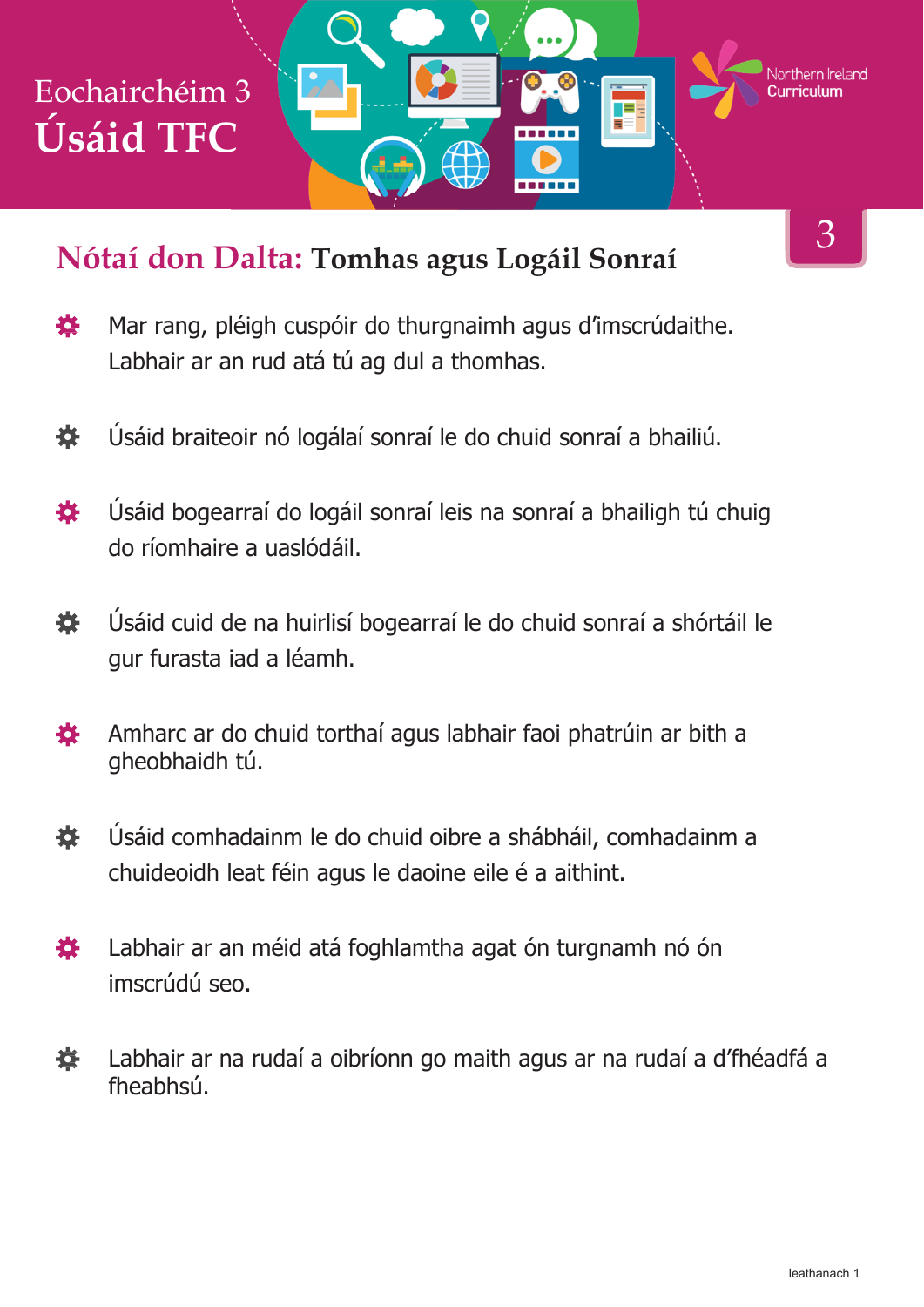## Eochairchéim 3 **Úsáid TFC**

#### **Nótaí don Dalta: Tomhas agus Logáil Sonraí**

4

Northern Ireland

ТE

- Mar rang, pléigh cuspóir do thurgnaimh agus d'imscrúdaithe. Labhair ar an rud atá 養 tú ag dul a thomhas.
- 各 Úsáid braiteoir nó logálaí sonraí le do chuid sonraí a bhailiú.
- Socraigh an logálaí sonraí le léamha a thaifeadadh ag eatraimh rialta thar 娄 thréimhse ama atá socraithe.
- 養 Úsáid na bogearraí do logáil sonraí leis na sonraí a bhailigh tú a uaslódáil chuig do ríomhaire.
- Úsáid cuid de na huirlisí bogearraí le do shonraí a shórtáil le gur furasta iad a léamh. 娄
- Amharc ar do chuid torthaí agus labhair faoi phatrúin ar bith a gheobhaidh tú. 養
- 娄 Cóipeáil agus greamaigh do chuid torthaí isteach i ndoiciméad tuairisce. Smaoinigh ar do chuid oibre agus déan feabhsúcháin sa chruth is go gcuirfidh tú an fhaisnéis i láthair go maith. Déan eagarthóireacht ar do thuairisc agus seiceáil go bhfuil an téacs agus na híomhánna soiléir agus furasta a léamh.
- 養 Úsáid comhadainmneacha leis na comhaid a bhaineann le do thurgnamh nó le d'imscrúdú a shábháil, comhadainmneacha a chuideoidh leat féin agus le daoine eile é a aithint.
- Pléigh an turgnamh le do rang. Labhair ar a fheabhas a d'oibrigh sé, an dóigh a 奁 dtiocfadh leat é a fheabhsú agus a mhéad a chuidigh an logálaí sonraí.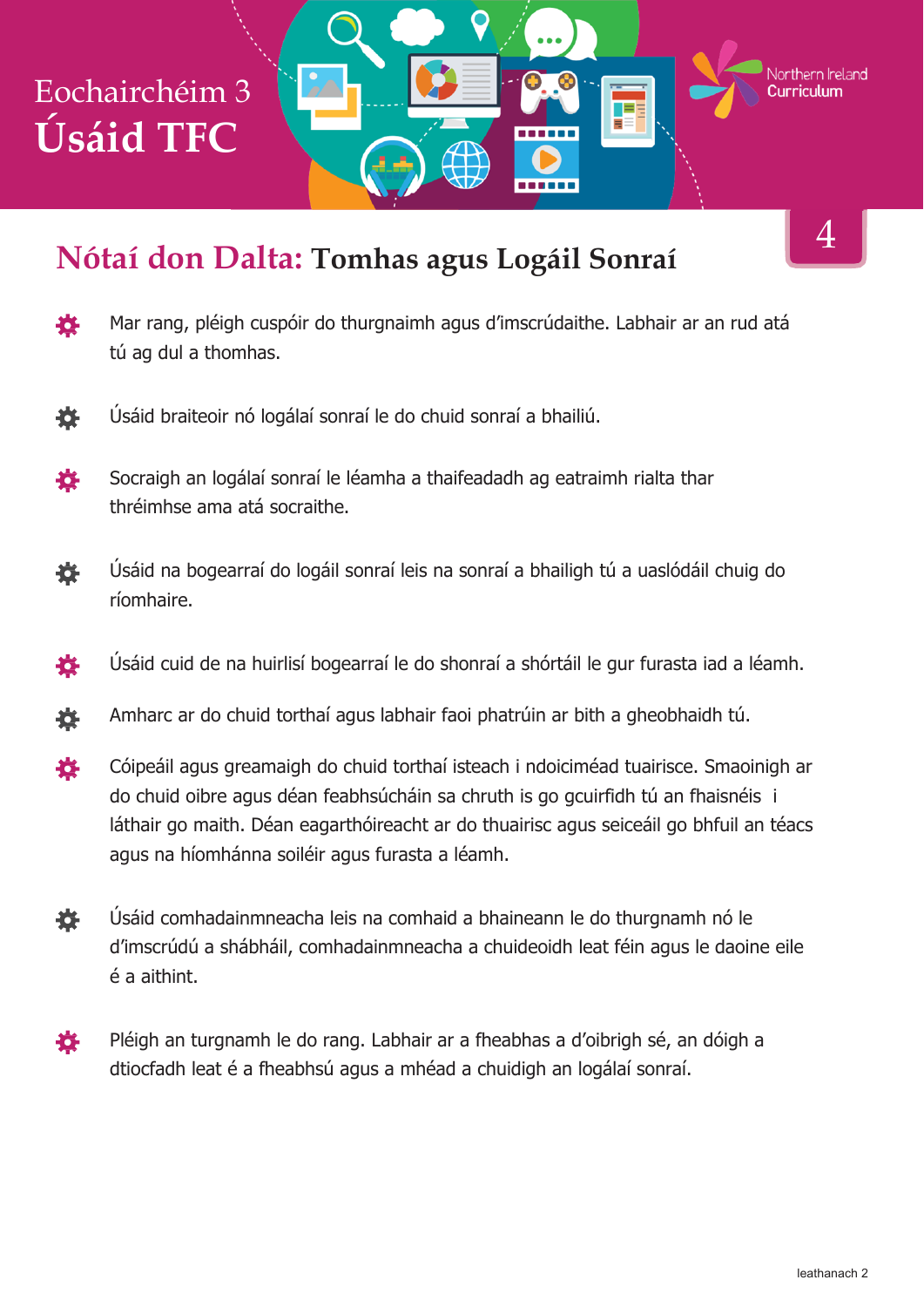

#### **Nótaí don Dalta: Tomhas agus Logáil Sonraí**

- 吝 Cruthaigh doiciméad tuairisce. Ar dtús mínigh cuspóir do thurgnaimh nó d'imscrúdaithe. Leis sin bíodh do thuar agus do hipitéis agus an modh oibre a úsáidfidh tú.
- 娄 Úsáid na braiteoirí agus na logálaithe sonraí is mó is cuí le do chuid sonraí a bhailiú.
- Socraigh an logálaí sonraí le léamha a thaifeadadh thar thréimhse ama ar 娄 leith agus ag na heatraimh a shainaithin tú i do mhodh oibre.
- 養 Úsáid bogearraí do logáil sonraí leis na sonraí a bhailigh tú chuig ríomhaire a uaslódáil.
- Smaoinigh ar na huirlisí is fearr sna bogearraí do logáil sonraí agus ₩. roghnaigh iad le cuidiú leat do chuid sonraí a eagrú.
- Cuir na sonraí i láthair i bhformáid dhifriúil amhail tábla nó graf nó cairt 養 fhóirsteanach.
- Cuir do chuid torthaí le do dhoiciméad tuairisce. Cuir isteach sonraí, 登 graif, táblaí nó cairteacha ar bith a chruthaigh tú.
- 娄 I do thuairisc, mínigh an rud a insíonn do chuid torthaí duit faoi do thurgnamh agus d'imscrúdú.
- 各 Scríobh conclúid ghairid le do thuairisc, bunaithe ar do chuid torthaí. Cuir an chonclúid i gcomparáid le do thuar nó do hipitéis.
- 娄 Úsáid stuchtúir chomhaid agus comhadainmneacha ábhartha le do chuid oibre a shábháil agus a eagrú.
- Léigh do thuairisc turgnaimh nó do thuairisc imscrúdaithe. Déan cur síos 養 gairid ar an dóigh ar chinntigh tú gur tástáil chothrom a bhí sa tástáil seo. Cuir síos ar rud amháin a dhéanfá ar dhóigh eile le go mbeadh do chuid torthaí níos beaichte nó níos iontaofa.

5